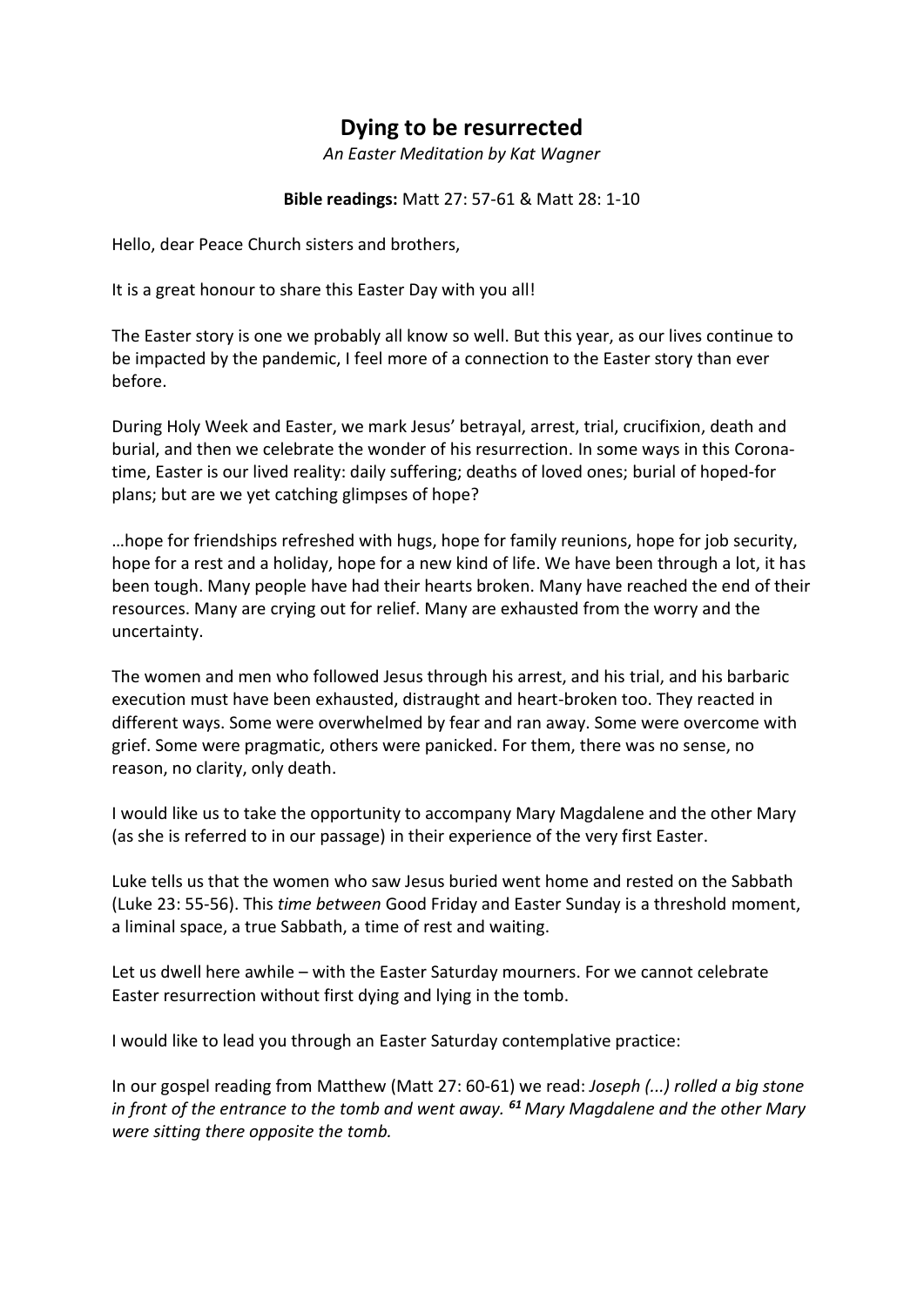Picture yourself, like Mary Magdalene, sitting outside the tomb of the buried Christ:

- … watch patiently
- … notice the large stone across the entranceway, but do not try to move it.
- … in the presence of 'nothing', or even 'death', fill the tragic gap with pure presence.
- … wait without answers.
- … hope without evidence.
- … accept your 'not knowing'.
- … hold the space, without resolution or consolation.

I will lead you once more slowly through this practice.

If it helps, you may want to close your eyes, as you imagine yourself, like Mary Magdalene, sitting outside the tomb of the buried Christ:

… watch patiently

- … notice the large stone across the entranceway, but do not try to move it.
- … in the presence of 'nothing', or even 'death', fill the tragic gap with pure presence.

… wait without answers.

- … hope without evidence.
- … accept your 'not knowing'.
- … hold the space, without resolution or consolation.

And open your eyes. What did you see? What did you notice? How did it feel?

Maybe it was uncomfortable. Maybe, you didn't want to be there. Maybe, some 'negative' feelings arose: anger, frustration, hopelessness, emptiness, numbness.

This for me is a key message of Easter Saturday, that we must stay in the tomb, in this posture of prayer, until resurrection comes. Until our anger, fear or hopelessness is released; until they are exposed to the light, and we let them die.

Dag Hammerskjöld, who served as the second Secretary-General of the United Nations (1953-1961), wrote this poignant reflection, which I feel describes the Easter Saturday experience so well.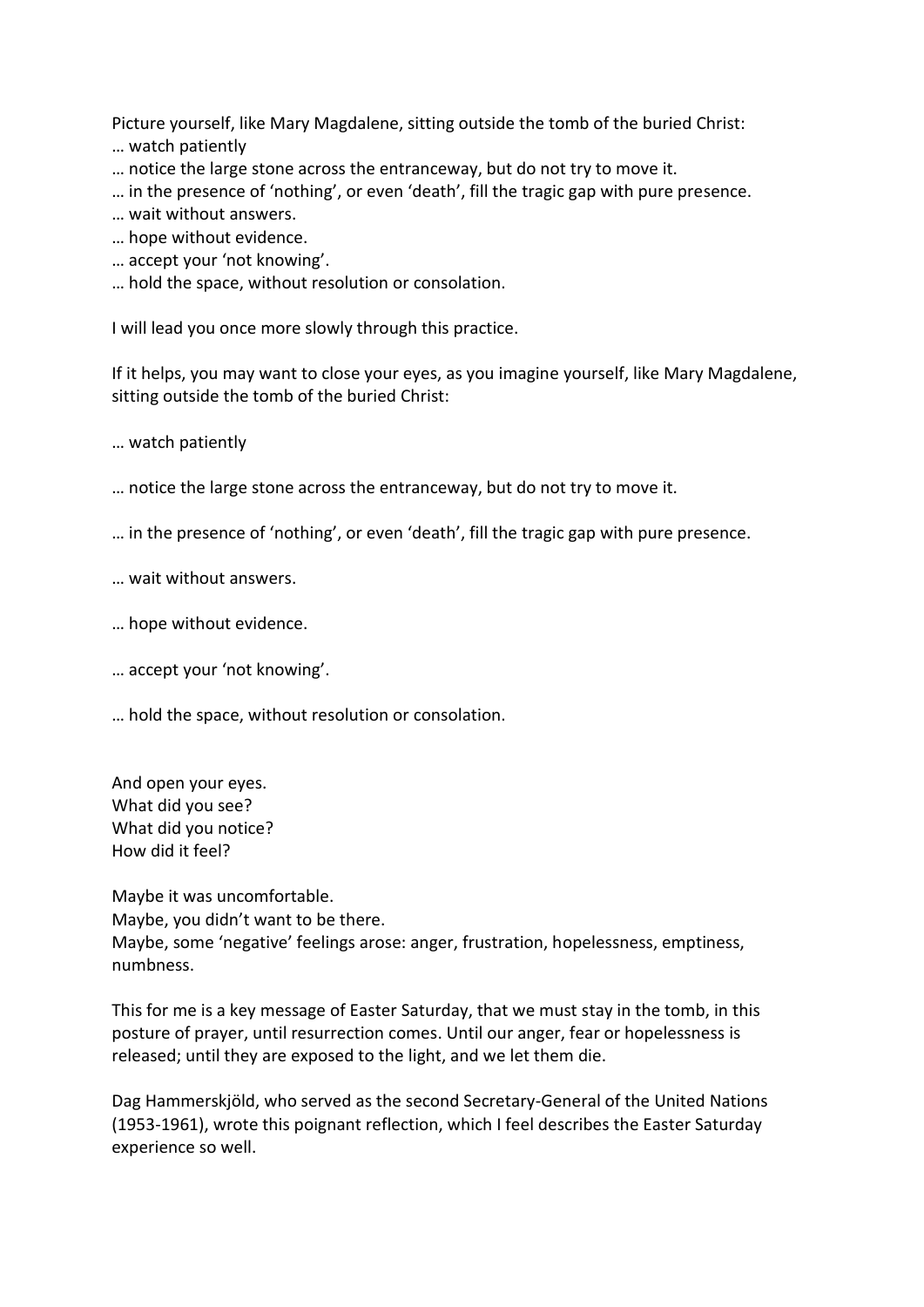## He says:

*When all becomes silent around you, and you recoil in terror – (and you) see that your work has become a flight from suffering and responsibility, your unselfishness a thinly disguised masochism; hear, throbbing within you, the spiteful, cruel heart of the steppe wolf – do not then anaesthetize yourself by once again calling up the shouts and horns of the hunt, but gaze steadfastly at the vision until you have plumbed its depths.* 

... until you have plumbed its depths.

In Romans 6 (v3-8), Paul explains: when we are baptised into Christ, it means that we let our old self be *crucified* with Christ; that the part of us that is ruled by sin dies; we have been *buried* with him into death; all in order that we might *live a new life*.

During his ministry, Jesus said, "A single grain of wheat must fall to the ground and die, in order for it to yield a plentiful harvest" (John 12: 24).

This seems to be the pattern of life that Jesus taught and demonstrated. Death is part of life. We cannot shortcut to a heavenly state. There is a gate that we must pass through. The road is narrow! We must go through Easter Saturday.

After resting for that long and sad Sabbath, Mary Magdalene and the other Mary returned to the tomb. Just to be close to the one they loved. But with no warning, there is an earthquake! A bright dazzling angel! The stone is rolled back. Light floods into the empty tomb. And the words of the angel confirm what they see with their own eyes: "He is not here. He has risen".

Alongside the creeping grey light of dawn, lightning-brightness illuminates a new resurrection reality.

## *(End of Part 1)*

Lighting of candles

## *(Part 2:)*

Here we are, with Mary Magdalene and the other Mary, marvelling at the empty tomb. Wondering how life can come out of death.

And maybe, like Mary Magdalene and the other Mary, we will leave the empty tomb and move forward feeling "afraid yet filled with joy" (Matt 28: 8).

One example of this pattern of death and resurrection is the water cycle. Think back to your geography lessons, and observe the journey taken by the water. As you listen, you may want to imagine how this journey of the water translates into your own life: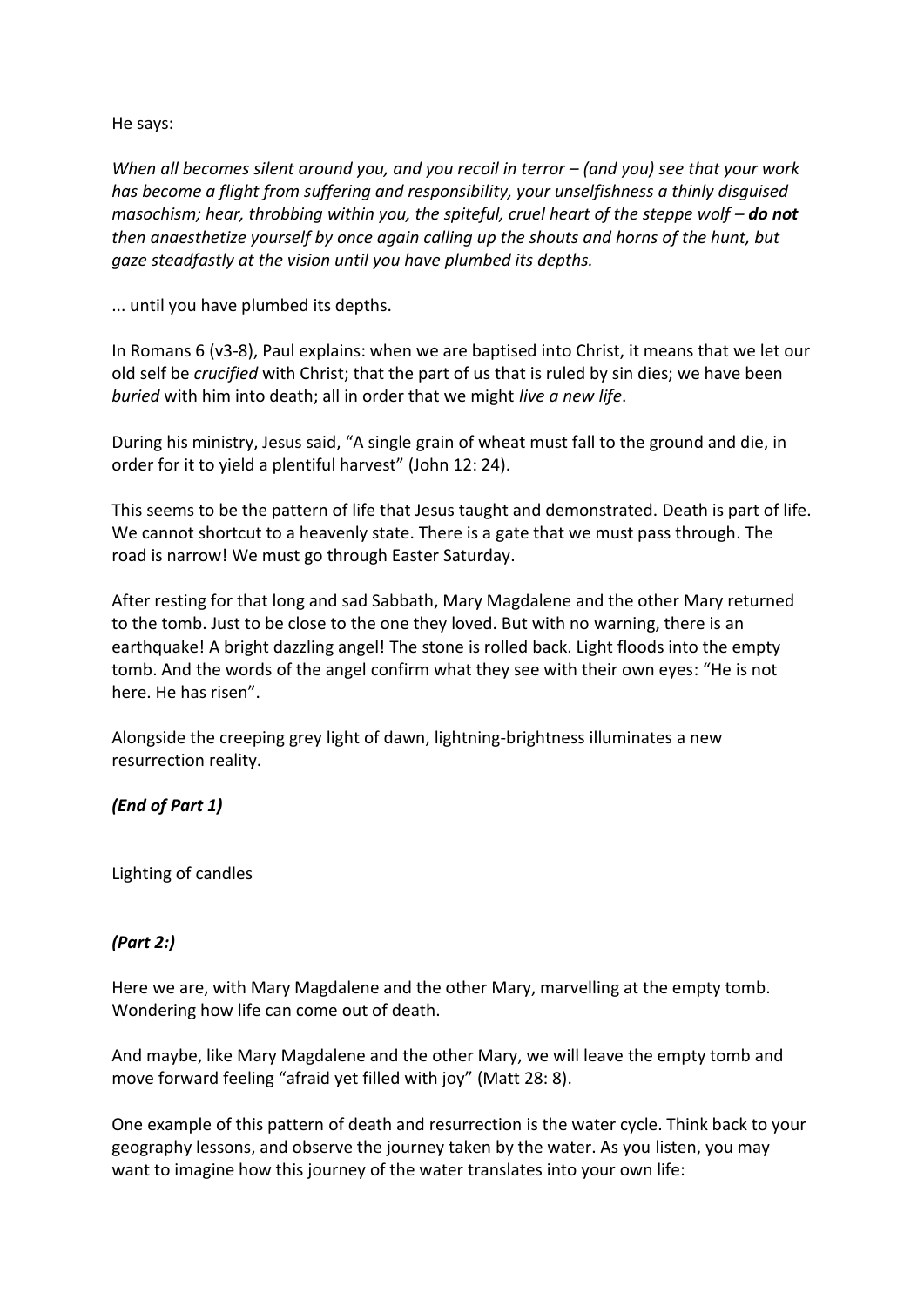A droplet of rain falls (from a cloud), smashes into the ground, sinks, and is absorbed into its new world. It has joined the other fallen raindrops as groundwater, usually unseen and unnoticed, eventually making its way into a river: a channel flowing into something greater – the sea. And on a hot sunny day, that droplet (no longer separable from its companions) evaporates from the surface of the ocean through the air and transforms once again into cloud form.

The rain drop is changed in its nature by Nature itself. Form is *trans*formed. Life is resurrected by Life itself. Resurrection is our universal pattern of life. Resurrection is our gift and our hope.

Psalm 30 v 5: "Weeping may stay for the night, but rejoicing comes in the morning".

And as the dawn sun grows stronger, with our mixed emotions of fear and joy, we are suddenly met by Jesus, who says: "Greetings! Do not be afraid. Go and tell...". Here is the risen Christ showing us that love is stronger than death!

Maybe we have to die a thousand small deaths in our daily lives for us to see this.

So, what are we rejoicing in at Easter? For me…

- **Easter** is a sign that death never has the last word.
- **The crucifixion** is a sign that God knows and shares our pain and suffering.
- For me… **The occupied-and-then-empty tomb** is a sign that we must die in order to be released from death.
- **The resurrection** is a sign that we live forever with God.
- **Jesus'** *bodily* **resurrection** is a sign that our bodies matter.

Even though our current day-to-day situation may still feel like we are in Easter Saturday (with Christ's body waiting inside the closed tomb), let us be those people who hope in resurrection.

Let us be those who plumb the depths, and go deep enough to discover flowing groundwater: fallen water flowing together in unison to the sea.

Or as Martin Luther King Jr said, "With this faith we will be able to hew out of the mountains of despair a stone of hope".

Let us be those who see love and life and potential in the fabric of the world around us.

Dag Hammerskjöld again:

*The more faithfully you listen to the voice within you, the better you will hear what is sounding outside. And only he who listens can speak. Is this the starting point of the road towards the union of your two dreams – to be allowed in clarity of mind to mirror life and in purity of heart to mold it?*